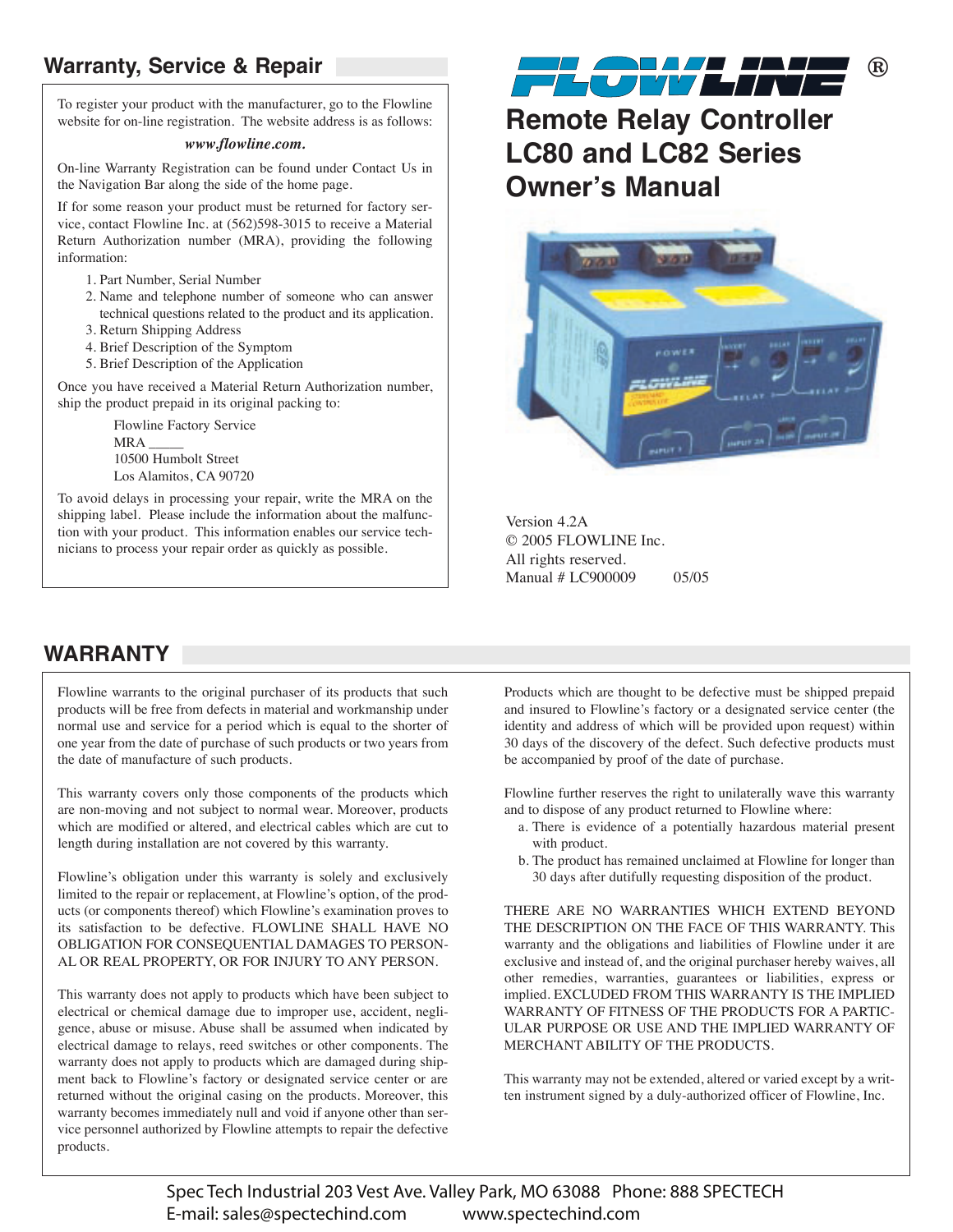## **SPECIFICATIONS**

### **Step One**

| Supply voltage:    | $120/240$ VAC<br>@ 50-60 Hz.        |
|--------------------|-------------------------------------|
|                    |                                     |
| Consumption:       | 5 watts max.                        |
| Sensor inputs:     | LC80: $(1)$ four-wire flow switch   |
|                    | LC82: $(2)$ four-wire flow switches |
| Sensor supply:     | 13.5 VDC $@100 \text{ mA}$          |
| Contact type:      | LC80: $(1)$ SPDT relay              |
|                    | LC82: (2) SPDT relays               |
| Contact rating:    | 250 VAC @ 10A                       |
| Contact latch:     | LC80: $N/a$                         |
|                    | LC82: Select ON/OFF                 |
| Contact delay:     | $0-60$ seconds                      |
| LED indication:    | Sensor, power and relay status      |
| Electronics temp.: | $F: -40^{\circ}$ to $158^{\circ}$   |
|                    | $C: -40^{\circ}$ to $70^{\circ}$    |
| Enclosure type:    | 35 mm DIN rail                      |
| Encl. material:    | PP, UL94VO                          |
| Classification:    | General purpose                     |
| Certificate:       | CSA: LR 79326                       |
| CE compliance:     | $EN$ 50082-2 immunity               |
|                    | EN 55011 emission                   |
|                    | $EN 61010-1$ safety                 |
|                    |                                     |



| <b>Remote Relay Controller</b>               |  |
|----------------------------------------------|--|
| LC8 -1001<br>Configuration $\mathsf{\Gamma}$ |  |
| 0 - (1) SPDT Relay                           |  |
| 2 - (2) SPDT Relays                          |  |
|                                              |  |
|                                              |  |
|                                              |  |



### **LC82 Faceplate:**



 $-3.6"$  (92mm)  $-$ 

#### **LC80 Faceplate:**

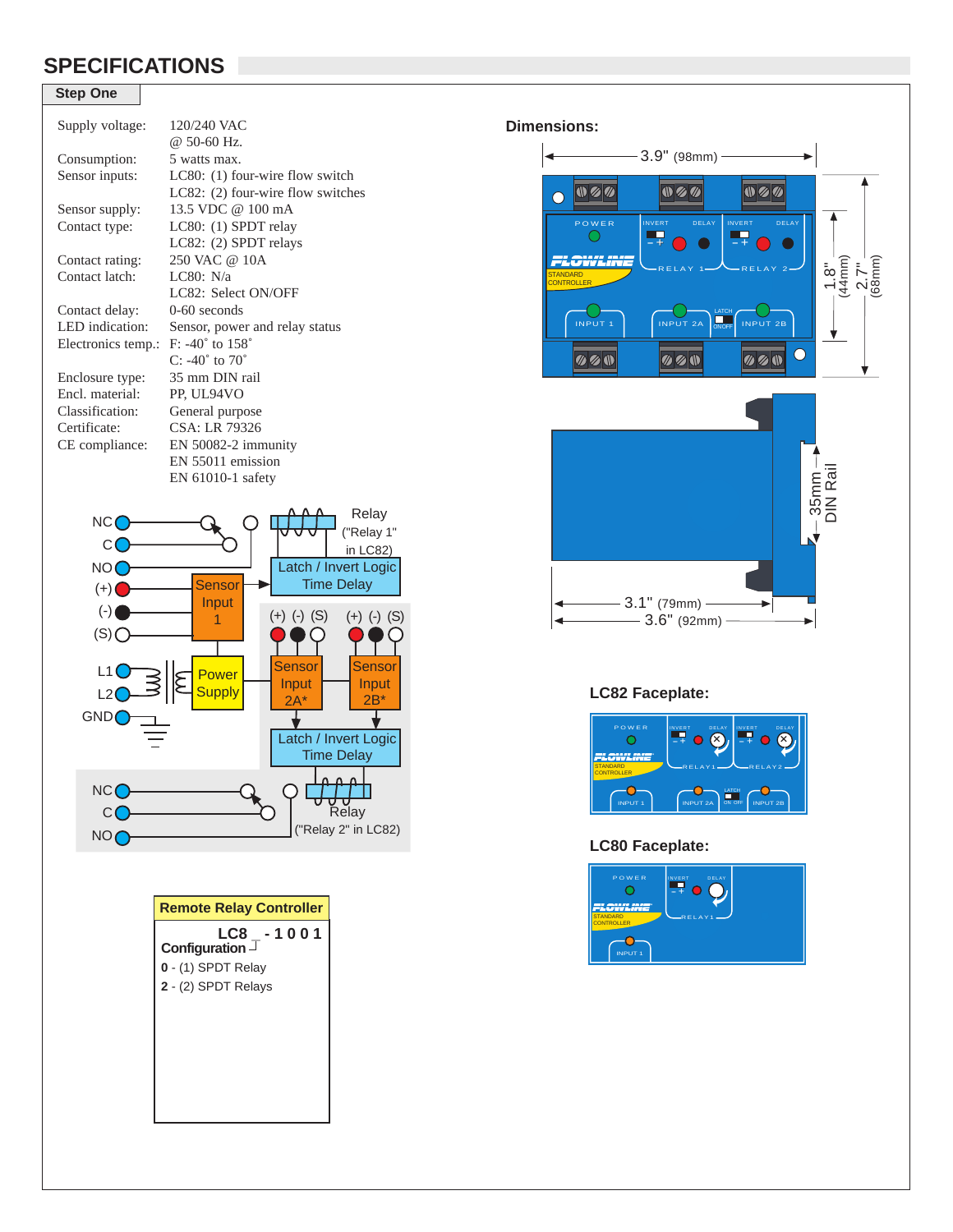## **SAFETY PRECAUTIONS INTRODUCTION**

### **About This Manual:**

PLEASE READ THE ENTIRE MANUAL PRIOR TO INSTALLING OR USING THIS PRODUCT. This manual includes information on two different models of Remote Relay Controllers for Flow applications from Flowline: LC80-1001 and LC82-1001. Many aspects of installation and use are similar between the two models.

#### **User's Responsibility for Safety:**

Flowline manufactures several models of controller, with different mounting and switching configurations. It is the user's responsibility to select a controller model that is appropriate for the application, install it properly, perform tests of the installed system, and maintain all components.

#### **Electrical Shock Hazard:**

It is possible to contact components on the controller that carry high voltage, causing serious injury or death. All power to the controller and the relay circuit(s) it controls should be turned OFF prior to working on the controller. If it is necessary to make adjustments during powered operation, use extreme caution and use only insulated tools. Making adjustments to powered controllers is not recommended. Wiring should be preformed by qualified personnel in accordance with all applicable national, state and local electrical codes.

#### **Flammable or Explosive Applications:**

*LC80 series remote mount controllers should not be used with explosive or flammable liquids, which require an intrinsically safe rating such as the Flowline LC90 series. If you are unsure of the suitability of a controller for your installation, consult your Flowline representative for further information.*

#### **Install In a Dry Location:**

The controller housing is not designed to be immersed. It should me mounted in such a way that it does not come into contact with liquid. Its case is made out of PP (polypropylene). Refer to an industry reference to ensure that compounds that may splash onto the controller housing will not damage it. Such damage is not covered by the warranty.

#### **Relay Contact Rating:**

The relay is rated for a 10 amp resistive load. Many loads (such as a motor during start-up or incandescent lights) are reactive and have an inrush current characteristic that may be 10 to 20 times their steady-state load rating. The use of a contact protection circuit may be necessary for your installation if the 10 amp rating does not provide an ample margin for such inrush currents.

### **Step Two Step Three**

#### **Make a Fail-Safe System:**

Design a fail-safe system that accommodates the possibility of relay or power failure. If power is cut off to the controller, it will de-energize the relay. Make sure that the de-energized state of the relay is the safe state in your process. For example, if controller power is lost, a pump will turn off if it is connected to the Normally Open side of the relay.

While the internal relay is reliable, over the course of time relay failure is possible in two modes: under a heavy load the contacts may be "welded" or stuck into the energized position, or corrosion may build up on a contact so that it will not complete the circuit when it should. In critical applications, redundant backup systems and alarms must be used in addition to the primary system. Such backup systems should use different sensor technologies where possible.

While this manual offers some examples and suggestions to help explain the operation of Flowline products, such examples are for information only and are not intended as a complete guide to installing any specific system.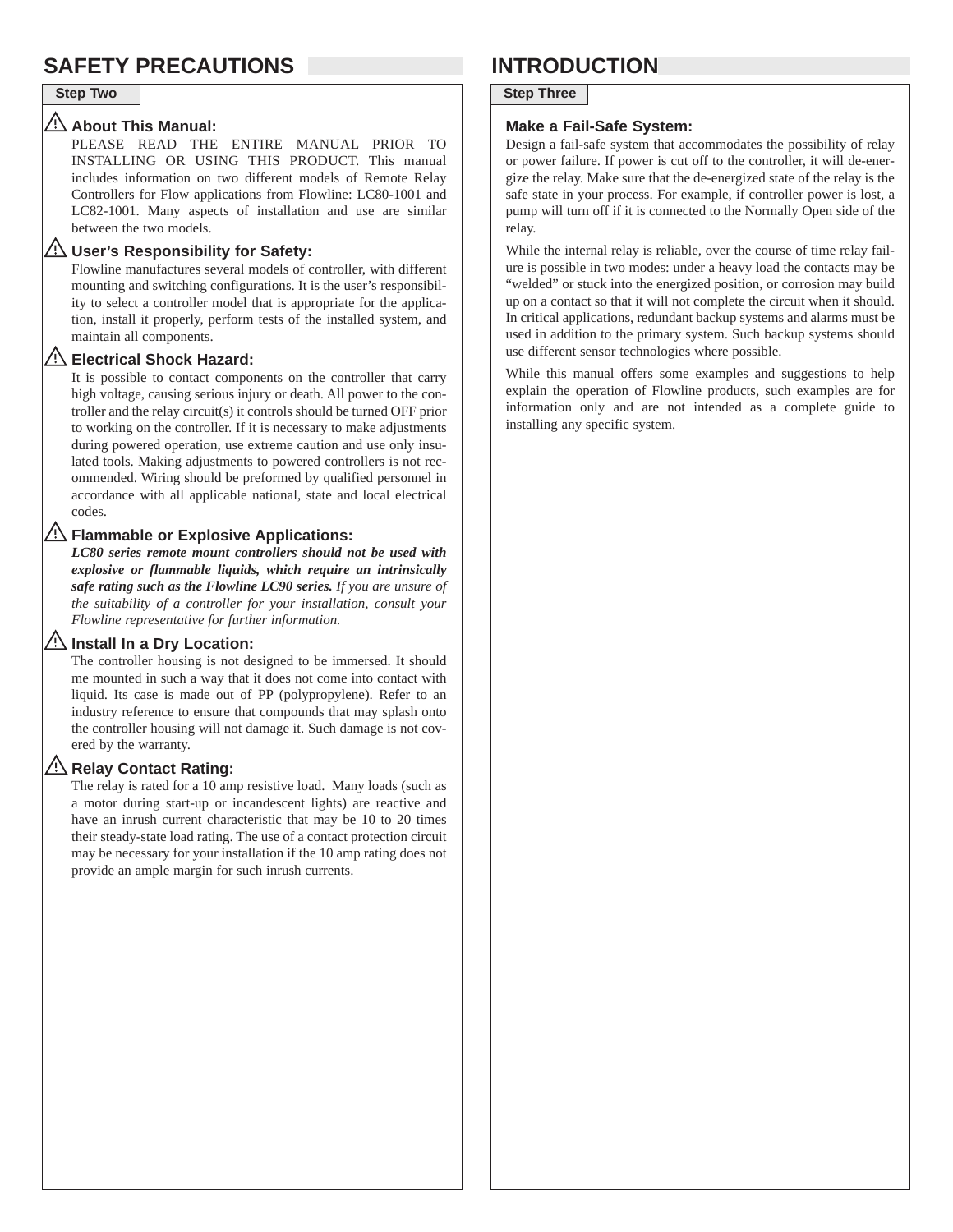# **GUIDE TO CONTROLS INSTALLATION**

### **Step Four** Step Five



- **1. Power indicator:** This green LED lights when AC power is ON.
- **2. Relay indicator:** This red LED will light whenever the controller energizes the relay, in response to the proper condition at the switch input and after the time delay.
- **3. AC Power terminals:** Connection of 120 VAC power to the controller. The setting may be changed to 240 VAC if desired. This requires changing internal jumpers; this is covered in the Installation section of the manual. Polarity (neutral and hot) does not matter.
- **4. Relay terminals (NC, C, NO):** Connect the device you wish to control (pump, alarm etc.) to these terminals: supply to the Common (COM) terminal, and the device to the Normally Open (NO) or Normally Closed (NC) terminal as required. The switched device should be a noninductive load of not more than 10 amps; for reactive loads the current must be derated or protection circuits used. When the red LED is ON and the relay is in the energized state, the NO terminal will be closed and the NC terminal will be open.
- **5. Time delay:** Use potentiometer to set delay from 0.15 to 60 seconds. Delay occurs during switch make and switch break.
- **6. Input indicators**: Use these LEDs for indicating Flow or No-Flow status of switch. For NC wiring, an Amber LED indicates No-Flow and no LED indicates Flow. For NO wiring, an Amber LED indicates Flow and no LED indicates No-Flow.
- **7. Invert switch:** This switch reverses the logic of the relay control in response to the switch: conditions that used to energize the relay will now de-energize the relay and vice versa.
- **8. Latch switch (LC82):** This switch determines how the relay will be energized in response to the two sensor inputs. When LATCH is OFF, the relay responds to switch Input 2A only; when LATCH is ON, the relay will energize or de-energize only when both switches (2A and 2B) are in the same condition (Flow or No-Flow). The relay will remain latched until both switches change conditions.
- **9. Input terminals:** Connect the switch wires to these terminals: Note the polarity: (+) is a 24 VDC, 50 mA power supply (connected to the red wire of a Flowline flow switch), and (-) is the common ground path from the switch (connected to the black wire). Also, the (S) is a 14 VDC, 25 mA supply (connected to the white wire). If polarity between the red and black wires is reversed, the switch will change from NC to NO.

#### **Panel DIN Rail Mounting:**

The controller may be mounted by either a back panel using two screws through mounting holes located at the corners of the controller or by snapping the controller on 35 mm DIN Rail.



**Note:** Always install the controller in a location where it does not come into contact with liquid.

#### **Connecting N-channel Switches to Input Terminals:**

Please note a difference between Flowline flow switches (N-channel, P-channel and Relay). Use only the N-Channel or Relay switches with the LC80 series of controller. Wire the Red wire to the (+) terminal and the Black wire to the (-) terminal. Wire the White wire to the (S). See the illustration below to indicate wiring for your switch. Reversing Red and Black wire will change switch from NC to NO. Note: connect the Shield wire on the Flow switch to the GND terminal if required.

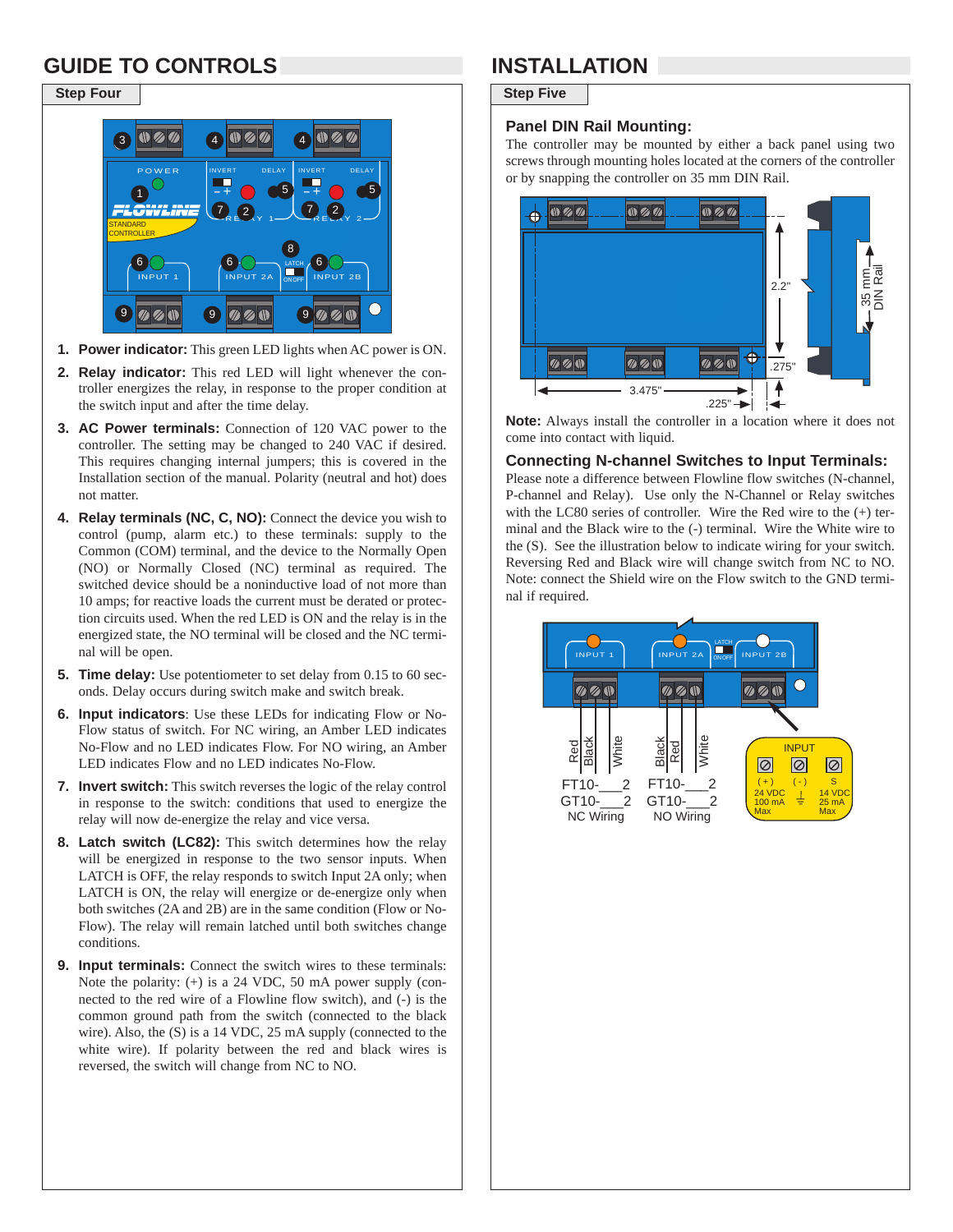## **INSTALLATION**

#### **Connecting Relay Switches to Input Terminals:**

Please note a difference between Flowline flow switches (N-channel, P-channel and Relay). Use only the N-Channel or Relay switches with the LC80 series of controller. Wire the Red wire to the (+) terminal and the Black wire to the (-) terminal. Wire the White wire to the (S). Jumper the Green wire to the (-) terminal. See the illustration below to indicate wiring for your switch. Reversing Red and Black wire will change switch from NO to NC. Note: connect the Shield wire on the Flow switch to the GND terminal if required.



#### **LED Indication:**

Use LED's located above the input terminals to indicate whether the switch is in a Flow or No-Flow state. With the flow switch wired NC, the Amber LED indicates *No-Flow* and no LED indicates *flow*. Wiring the switch NO (reversing the Red and Black wires), the Amber LED indicates *Flow* and no LED indicates *No-Flow*.



## **INSTALLATION**

**Step Six** Step Seven

#### **VAC Power Input Wiring**

Observe the POWER SUPPLY label on the LC80 series. The label identifies the power requirement (120 or 240 VAC) and the terminal wiring. *Note: Polarity does not matter with the AC input terminal.*







#### **Relay Input Wiring**



The relay is a single pole, double throw type rated at 250 Volts AC, 10 Amps. The two terminal NO and NC (normally open and normally closed) will be used in different applications. Remember that the "normal" state is when the relay coil is deenergized and the Red relay LED is Off / de-energized.

#### **Changing from 120 to 240 VAC**

- 1. Remove the back panel of the controller and gently slide the printed circuit board from the housing. Use caution when removing the PCB.
- 2. Located jumpers JW1, JW2 and JW3 on the PCB.
- 3. To change to 240 VAC, remove jumpers from JW1 and JW2 and place a single jumper across JW3. To change to 120 VAC, remove jumper JW3 and place jumpers across JW1 and JW2.
- 4. Gently return PCB into housing and replace back panel.